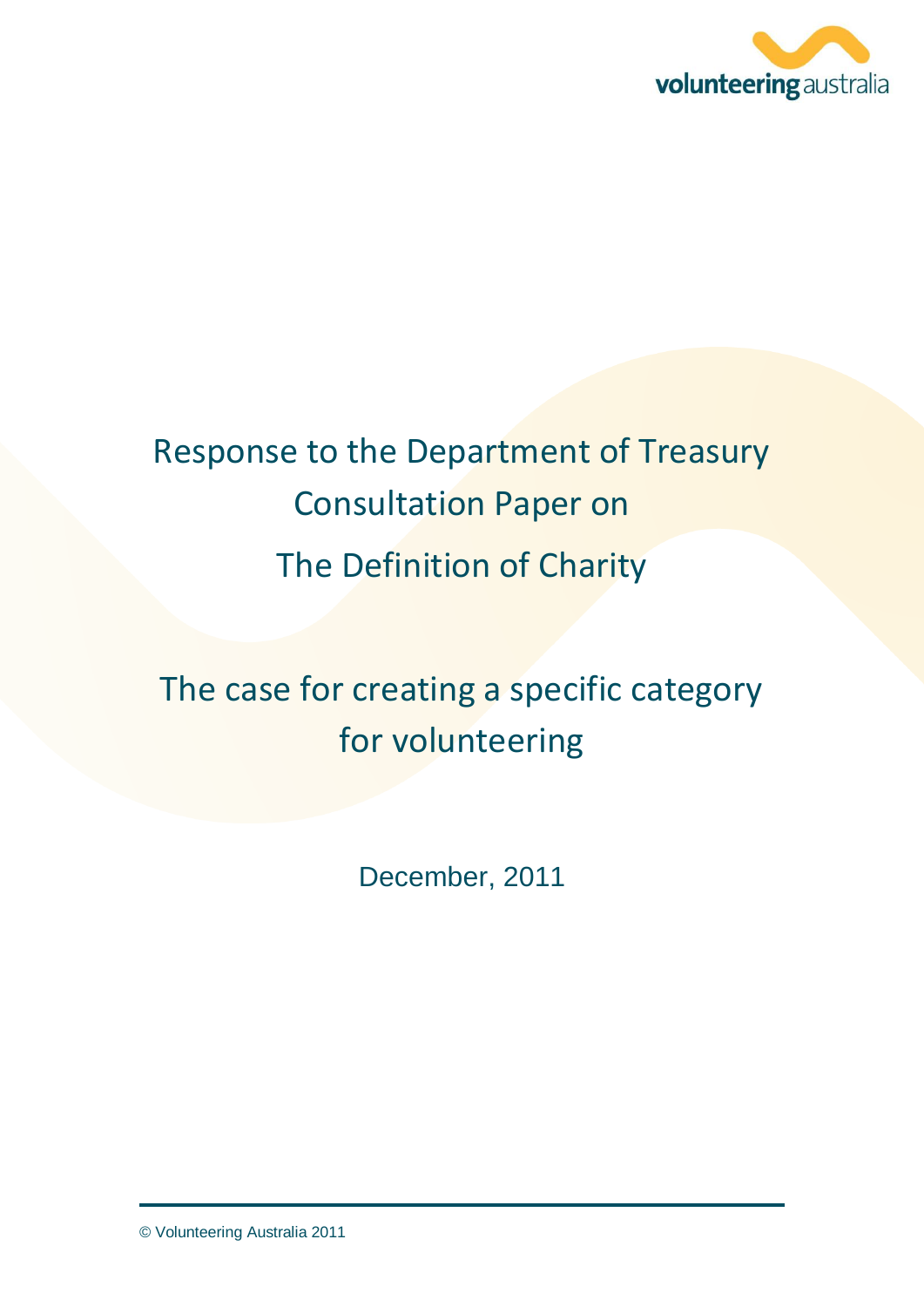#### **Acknowledgements**

Volunteering Australia wishes to acknowledge the contribution of Volunteering Queensland to this submission.

Approved by:

Cary Pedicini Chief Executive Officer Volunteering Australia Suite 2, Level 3, 11 Queens Road Melbourne 3004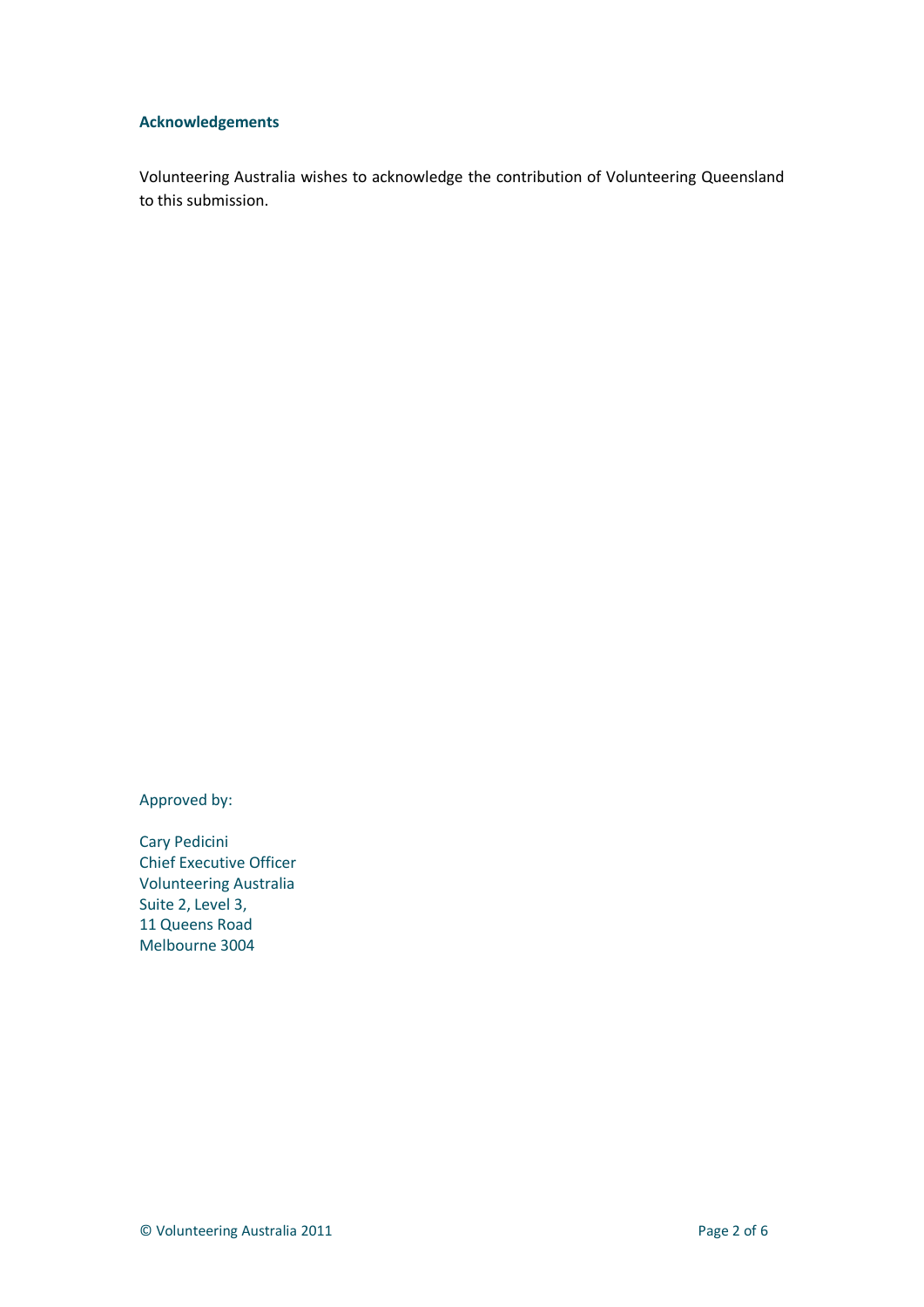## **Table of Contents**

| $2^{\circ}$ |  |
|-------------|--|
|             |  |
|             |  |
|             |  |
| 3           |  |
|             |  |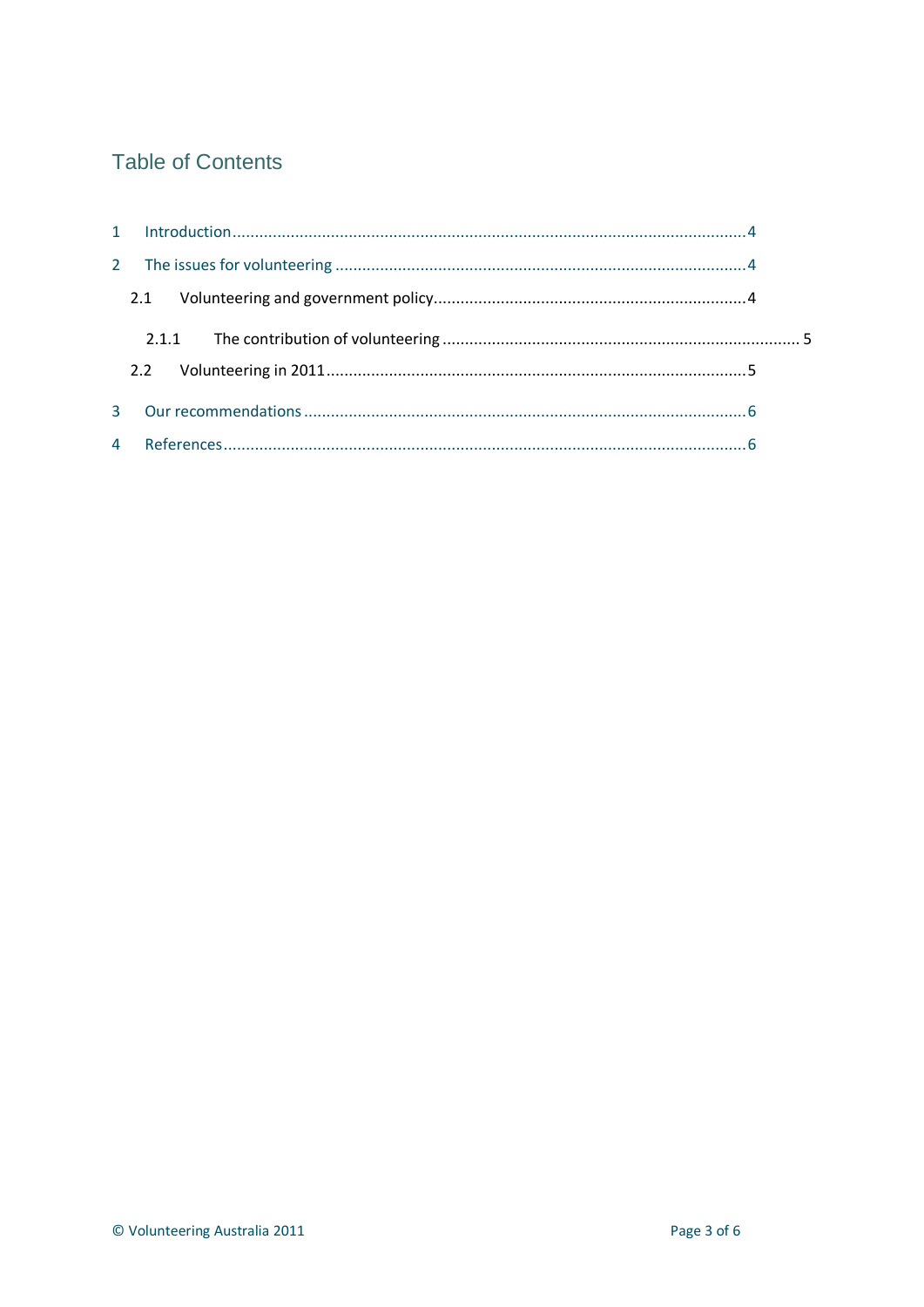## <span id="page-3-0"></span>1 Introduction

Thank you for the opportunity to respond to the issues raised by the consultation paper 'A Definition of Charity'.

Volunteering Australia is the national peak body working to advance volunteering in the Australian community. Its role is to represent the diverse views and needs of the volunteering sector while promoting the activity of volunteering as one of enduring social, cultural and economic value.

As a member of the Community Council of Australia, we commend and support the submission made by the CCA.

Volunteering Australia has also elected to make a submission about the unique issues faced by volunteer organisations under the current definition of charitable organisations and to present solutions.

#### **Volunteering Australia recommends that:**

**The definition of charitable include not-for-profit organisations 'where the promotion of volunteering for the benefit of the community is a principal purpose'.**

**Where the promotion of volunteering for the benefit of the community is its principal purpose, an organisation is eligible for tax deductible status without restricting the manner in which it can benefit from the volunteers providing it meets the test of public benefit.**

**The creation of an additional category of DGR being an institution whose principal purposes are to promote and facilitate volunteering.**

## <span id="page-3-1"></span>2 The issues for volunteering

#### <span id="page-3-2"></span>2.1 Volunteering and government policy

Facilitating and supporting volunteering is consistent with Federal Government policy. The Australian Government's vision is one of a socially inclusive society 'in which all Australians feel valued and have the opportunity to participate fully in the life of our society. Achieving this vision means that all Australians will have the resources, opportunities and capability to learn, work, engage in the community and have a voice'.<sup>1</sup>

Promoting, supporting and enabling volunteering is recognised nationally and internationally as a critical element of an inclusive community (UN Volunteers, 2011; European Volunteering Centre, 2010; Haski-Leventhall, 2009; and Institute for Volunteering Research 2008 and 2004).

There is an essential argument that volunteering and more broadly social participation are critical factors in facilitating social inclusion and community connectedness and as such have community benefit as their core purpose.

There is incongruence between social policies and legislation in Australia. This is impacting negatively on volunteering in this country.

1

<sup>1</sup> http://www.socialinclusion.gov.au/Pages/Overview.aspx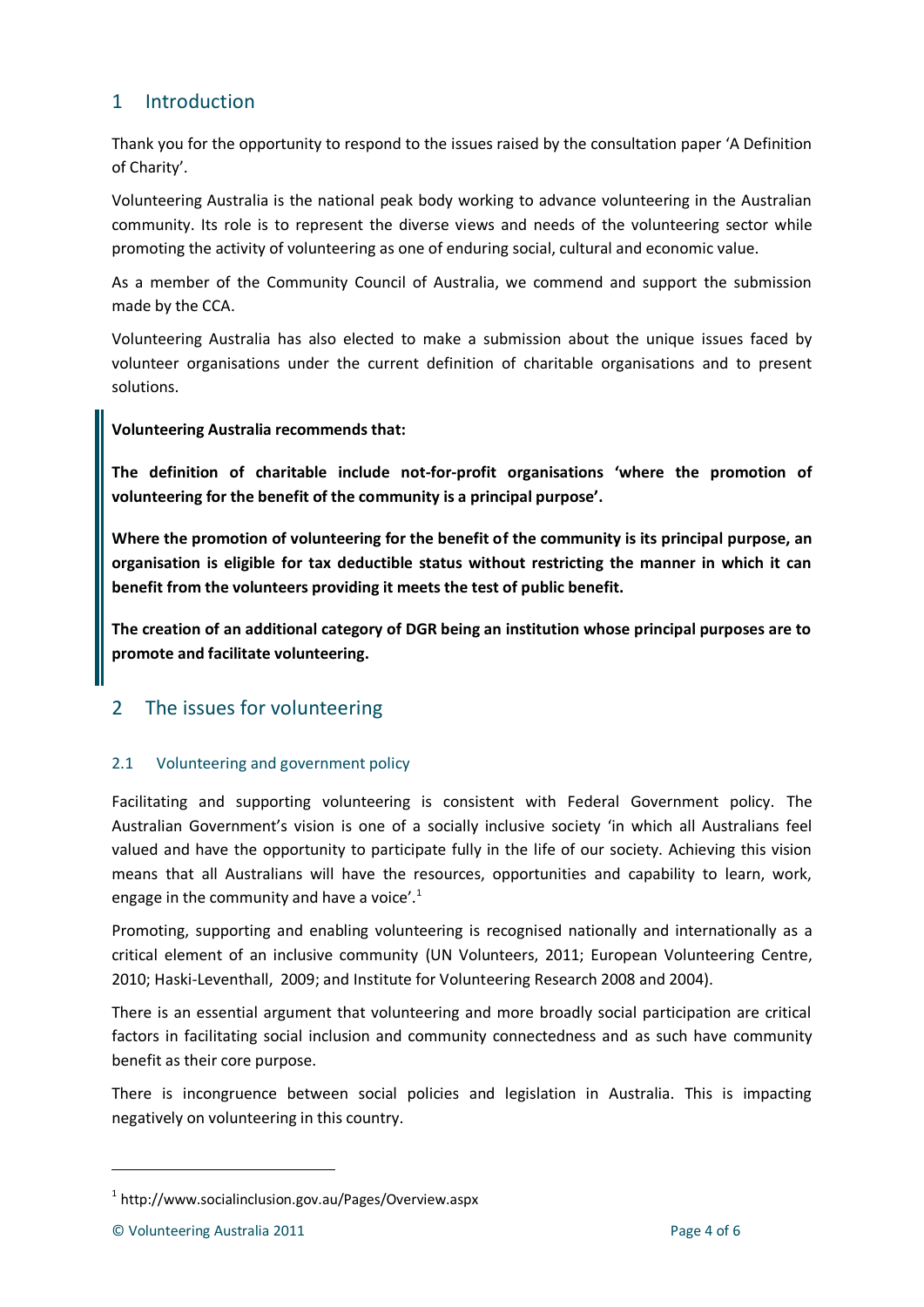The definition of charitable and the provisions of taxation legislation are key factors.

- 1. The definition of charitable does not reflect or encompass the diversity of contexts in which volunteering that leads to community benefit takes place.
- 2. There is no suitable DGR category for general or skilled purpose volunteering organisations.

#### <span id="page-4-0"></span>2.1.1 The contribution of volunteering

In 2010, 36% of the adult population, i.e. 6.1 million people, volunteered.<sup>2</sup> The estimated number of volunteers in Australia has doubled from 1995 to 2010.

The volunteer workforce in Australia was estimated to provide over \$14.6 billion of unpaid labour in 2006-2007 ABS Satellite Accounts.

The work undertaken by volunteers represents a significant social and economic contribution, and saving, to this nation.

#### <span id="page-4-1"></span>2.2 Volunteering in 2011

Volunteering is central to social inclusion across society and meets the criteria of 'community benefit' in the current ATO's ruling that to satisfy the technical legal meaning of 'charitable' an organisation's purpose must fall within: the relief of poverty, the advancement of education, the advancement of religion and other purposes beneficial to the community.

However, an additional factor about volunteering needs to be addressed.

Volunteers frequently give their effort in multiple settings including formal and informal. Some of this effort is directed towards activities that currently are recognised within the definition of public benevolent activity and some is not.

Irrespective of the organisational setting within which volunteer effort takes place, it is generally accepted that volunteering in all its forms delivers a net public benefit.

There are charitable organisations which assist volunteers and community organisations in arranging or brokering volunteering opportunities. Typically these organisations promote and facilitate volunteering through recruitment, induction, training, referral and placement of volunteers. Some but not all of these organisations may engage volunteers directly for the delivery of service. (Examples include Volunteer Resource Centres and Volunteer Referral Agencies).

A number of these which have been established for some time are endorsed as deductible gift recipients (DGRs) under the category of public benevolent institutions (PBIs).

More recently some organisations have been established that focus on matching business people with community organisations (corporate volunteering). These organisations have been unable to obtain DGR status as a PBI although there is an argument that they are undertaking essentially the same activity as the volunteering organisations with PBI status.

1

 $2$  4159.0 – ABS General Social Survey: Summary Results, Australia, 2010, pp 3, 15

<sup>4441.0-</sup> ABS Voluntary Work. Australia, Australia 2010, p3